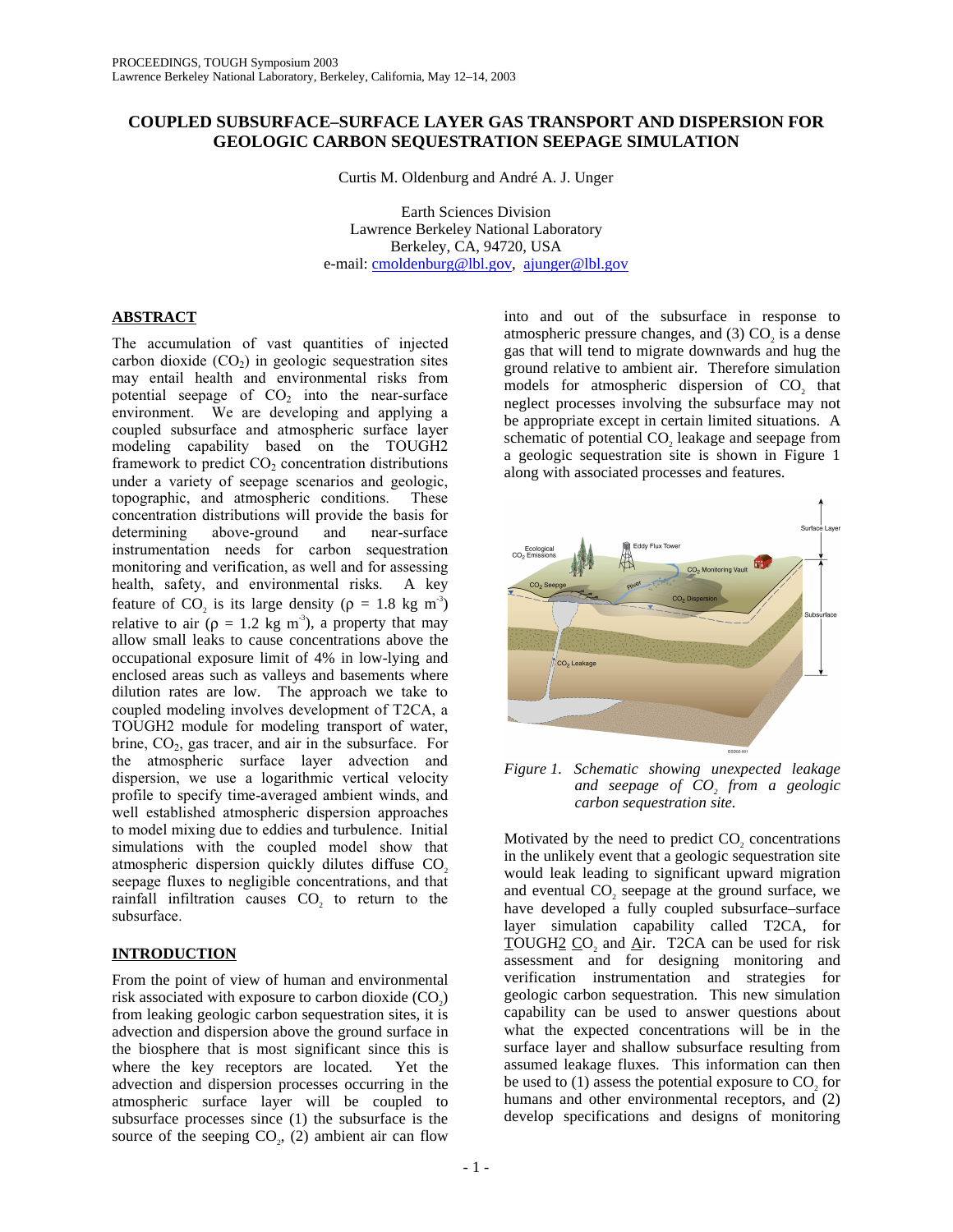equipment and strategies for sequestration verification.

In the case of catastrophic failures involving large seepage fluxes, for example due to a well blowout, the health risks are obvious and could have potentially lethal effects, thus subordinating the verification issue in favor of safety assurance. We expect the challenging issue to be health, safety, and environmental risk assessment, as well as monitoring and verification, associated with diffuse or very slow seepage phenomena that are hard to detect. For this reason, our simulation capability is designed for cases of diffuse seepage as opposed to catastrophic failures. The purpose of this paper is to present our approach to modeling subsurface and surface-layer CO<sub>2</sub> migration and dispersion of leakage and seepage from geological carbon sequestration sites, and to show some initial results.

## **BACKGROUND**

Carbon dioxide is a dense gas ( $\rho = 1.8$  kg m<sup>-3</sup>) relative to air ( $\rho = 1.2$  kg m<sup>-3</sup>) as shown in Figure 2, where we have plotted gas density and viscosity for mixtures of CO<sub>2</sub> and air calculated from the NIST14 Database (NIST, 1992; Magee et al., 1994). Although CO<sub>2</sub> is ubiquitous and essential to life as part of the natural carbon cycle, it is dangerous at high concentrations. The current ambient  $CO<sub>2</sub>$ concentration in the atmosphere is approximately 375 ppmv (0.0375 %); concentrations of 4% can cause immediate danger to humans (NIOSH, 1981). As such, CO<sub>2</sub> can be considered a dense hazardous gas, a class of substances that has received considerable attention over the years for leak and spill risk assessment of industrial gases (e.g., Britter and Griffiths, 1982; Hanna and Steinberg, 2001). For example, liquefied propane gas (LPG), liquefied natural gas (LNG), and many others are dense hazardous gases upon release to the atmosphere. Motivated by the need to assess risks associated with the mass production and transport of dense gases, a great deal of experimental, analytical, and modeling work has been focused on the problem of dense gas dispersion in the surface layer. This work is summarized in the review article by Britter (1989).

The result of many field experiments of dense gas dispersion processes has been the development of correlations involving the most important parameters controlling atmospheric dispersion such as wind speed, density of released gas, and release flux (Britter and McQuaid, 1988).



*Figure 2. Mixture density and viscosity at 1 bar in the system CO<sub>2</sub>-air showing higher density and lower viscosity of gaseous CO<sub>2</sub> relative to air.* 

These correlations were developed based on simple scale and dimensional analysis. One of these correlations relates the seepage flux and average wind speed at an elevation of 10 m to the form of the dispersion process, i.e., whether it is active (densitydependent) or passive like a gas tracer. In Figure 3, we have plotted this correlation with values appropriate for CO<sub>2</sub>-air mixtures for various source area length scales along with the typical amount of CO<sub>2</sub> emitted and taken up by plants, soil, and roots known as the net ecosystem exchange (NEE) (e.g., Baldocchi and Wilson, 2001). As shown in Figure 3, seepage fluxes have to be quite high (note logarithmic scale) for windy situations for the resulting dispersive mixing process to be active. Note that wind conditions are averages over a period of 10 minutes.

In prior work (Oldenburg and Unger, 2003), we have simulated subsurface migration of leaking  $CO<sub>2</sub>$ through the unsaturated zone with rainwater infiltration for various leakage rates specified at the water table. These leakage rates were given as annual mass leakage percentages of the total stored CO<sub>2</sub>. Typical seepage fluxes for the  $0.1\%$  yr<sup>-1</sup> leakage rate were on the order of  $10^{-5}$ – $10^{-6}$  kg m<sup>-2</sup> s<sup>-1</sup>. As shown in Figure 3, seepage fluxes of this magnitude lead to passive dispersion for all but the calmest wind conditions. Therefore, our approach is for the case of passive mixing associated with diffuse CO<sub>2</sub> emissions rather than catastrophic failures.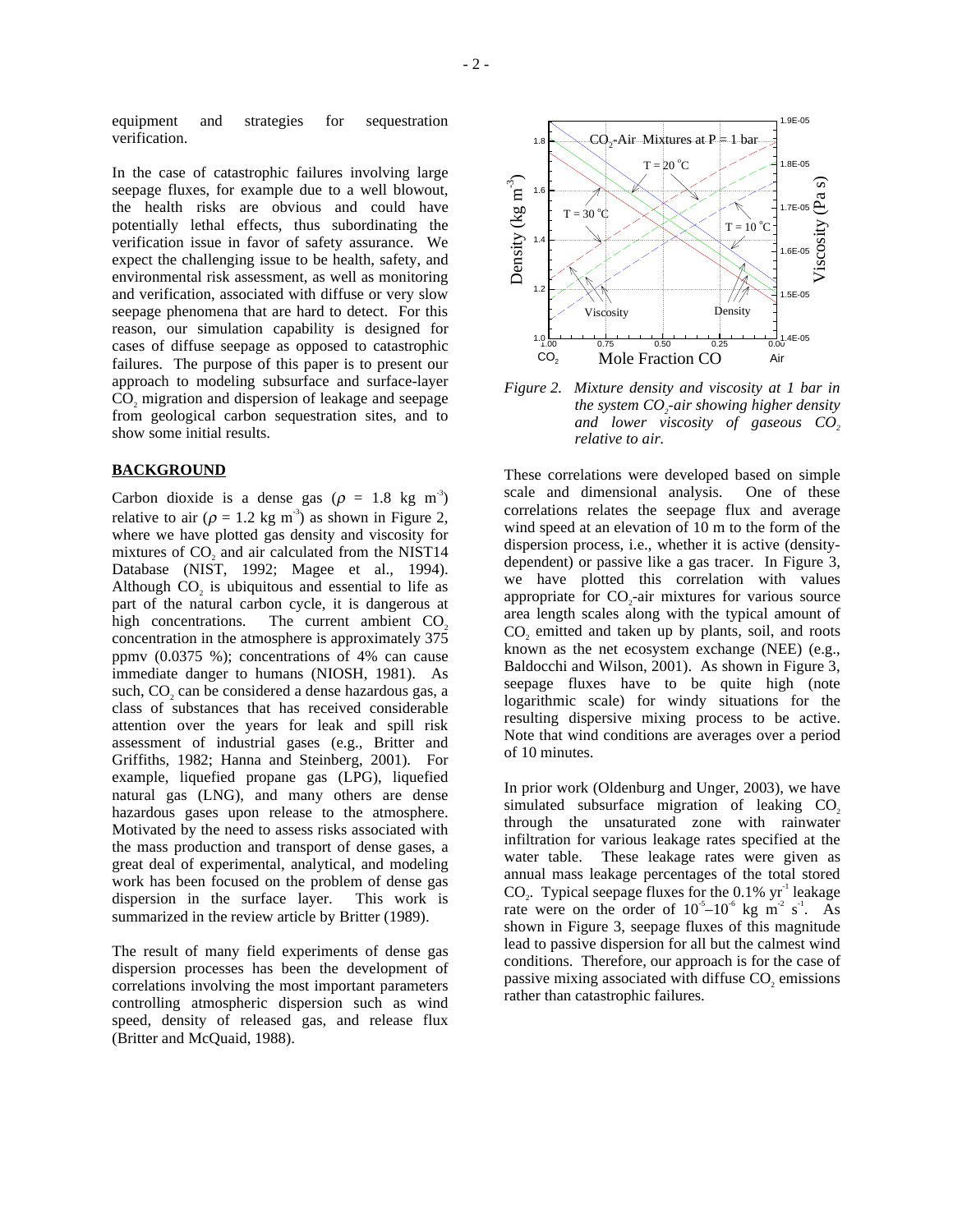

*Figure 3. Correlation for active (i.e., densitydependent) and passive dispersion in the surface layer as a function of seepage flux and wind velocity.* 

#### **COUPLED MODELING APPROACH**

# **Introduction**

In order to simulate the coupled subsurface–surface layer advection and dispersion of  $CO<sub>2</sub>$ , we have developed T2CA, an extension of the EOS7R module (Oldenburg and Pruess, 1995; Pruess et al., 1999). T2CA handles five components  $(H<sub>1</sub>O<sub>1</sub>)$ , brine,  $CO<sub>2</sub>$ , a gas tracer, air) and heat. Real gas mixture properties are calculated so the full range of high-pressure sequestration-site conditions to low-pressure ambient surface layer conditions can be modeled. T2CA adds atmospheric surface layer advection and dispersion capabilities to create a fully coupled subsurface–surface layer simulator.

The purpose of this section is to present the methods implemented in T2CA. These methods are derived from the current practice in atmospheric dispersion modeling. Because subsurface transport in T2CA is unchanged from the standard approach used in TOUGH2, we focus our discussion on the methods we apply in the surface layer to model atmospheric dispersion. While the discussion below focuses on CO<sub>2</sub> transport, all of the gas-phase components are treated identically, and an analogous treatment can be developed for heat.

# **Transport of Dilute CO<sub>2</sub> as a Passive Gas**

Transport of CO<sub>2</sub> as a passive gas implies that it advects and disperses in the atmosphere without influencing the flow field. assumption to hold, CO<sub>2</sub> must be at sufficiently low concentrations that it does not affect the density or viscosity of the ambient atmosphere. Under this assumption, we discuss below the underpinnings of the use of an ambient wind profile as well as

advection and dispersion in the lower layers of the atmosphere as developed in the atmospheric transport literature (e.g., Slade, 1968; Pasquill, 1974; Stull, 1988; Arya, 1999).

# **Logarithmic Velocity Profile**

The ambient time-averaged wind profile has been shown theoretically to follow a logarithmic profile. An excellent review of the assumptions and calculations involved in the logarithmic profile, as well as experimentally derived parameters obtained from calibration to field data is provided in Slade (1968). The logarithmic wind profile as shown on Figure 4 is given as:

$$
u_x(z) = \frac{u_*}{k^*} \ln\left(\frac{z}{z_0}\right) \tag{1}
$$

where  $u_x(z)$  is the ambient wind velocity as a function of height,  $u_*$  is the friction velocity (a parameter that governs the shape of the wind profile near the ground surface for various surface types (Slade, 1968)), *k*\* is von Karman's constant  $(k^* = 0.4)$ , *z* is the elevation, and  $z_0$  is a roughness height such that  $u_x(z) = 0$  at  $z =$ *z* and is also a function of various surface types.



*Figure 4. Schematic of the logarithmic velocity profile used to approximate timeaveraged winds in the surface layer.* 

# **Advective-Dispersive Transport**

Transport of CO<sub>2</sub> as a passive gas in the atmospheric surface layer follows the linear advection-dispersion equation. A general background including all assumptions in the formulation of this equation can be found in Slade (1968) and Arya (1999). In general, this process can be simplified to the following partial differential equation for the threedimensional (*x, y, z*) transport of a component (such as  $CO<sub>2</sub>$ ) at concentration *c*:

$$
\frac{\partial c}{\partial t} + u_x \frac{\partial c}{\partial x} + u_y \frac{\partial c}{\partial y} + u_z \frac{\partial c}{\partial z} \n- D_{xx} \frac{\partial^2 c}{\partial x^2} - D_{yy} \frac{\partial^2 c}{\partial y^2} - D_{zz} \frac{\partial^2 c}{\partial z^2} = 0
$$
\n(2)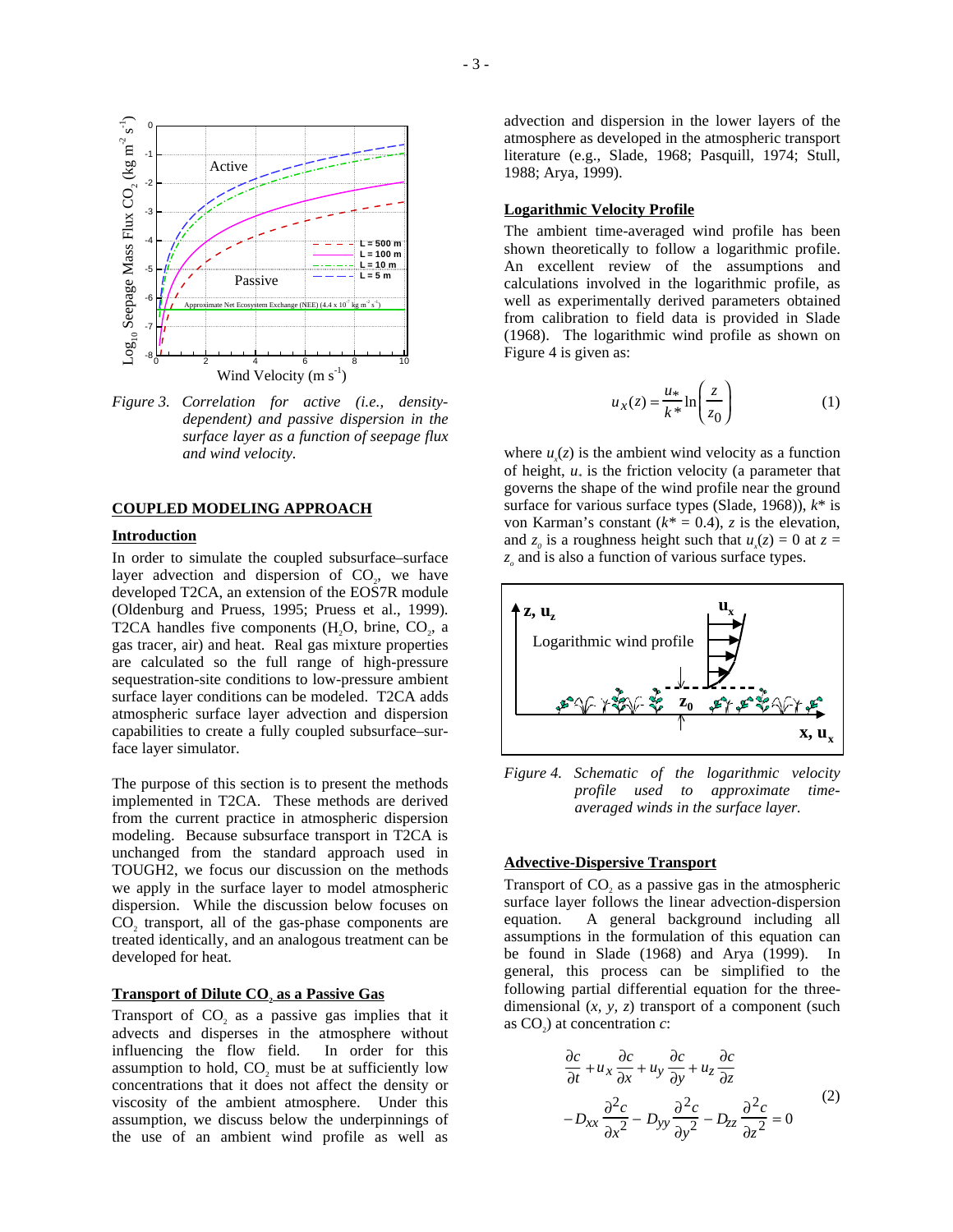For atmospheric transport modeling, the coordinate system is arranged so that *x* is aligned in the downwind direction. Advection is generated by the velocity terms so that with the coordinate system transformation,  $u_y = u_z = 0$ , and  $u_x$  is the ambient wind. Dispersion is governed by  $D_{xy}$ ,  $D_{yy}$  and  $D_{xy}$ which are the diagonal elements of a dispersion tensor and are related to the standard deviation  $(\sigma)$  in the concentration distribution by

$$
\sigma_x^2 = 2D_{xx}t
$$
  
\n
$$
\sigma_y^2 = 2D_{yy}t
$$
  
\n
$$
\sigma_z^2 = 2D_{zz}t
$$
\n(3)

where *t* is time (e.g., Arya, 1999).

#### **Pasquill-Gifford Dispersion**

The empirically derived Pasquill-Gifford (P-G) dispersion curves provide a commonly accepted and practical means of determining atmospheric dispersion, and are discussed in detail in Slade (1968) and Arya (1999). Essentially, large-scale eddies in the convective motion of the lower atmospheric layers are assumed to result in dispersion of passive constituents that can be mathematically represented as a Fickian diffusion process. The P-G scheme was developed from experiments conducted over a wide variety of terrain (e.g., project Prairie Grass and British diffusion experiments (Pasquill, 1961; Gifford, 1961)) and atmospheric conditions (ranging from class A-extremely unstable, class B-moderately unstable, class C-slightly unstable, class D-neutral, class E-slightly stable, to class F-moderately stable). The P-G curves are shown on Figure 5 and provide a value of  $\sigma$ <sub>y</sub> and  $\sigma$ <sub>z</sub> as a function of downwind distance under a specific atmospheric condition (classes A–F), with  $\sigma_{\rm x}$  set equal to zero. The empirically derived P-G dispersion scheme is based on large-scale experiments and is valid for large-scale eddies in the lowest 100 m of the atmosphere evolving over length scales ranging from 100 m to 10,000 m downwind from the source. Figure 5 includes values of  $\sigma$ <sub>y</sub> and

σ*z* extrapolated from 100 m down to 1 m, the purpose of which will be discussed below.

## **Smagorinski Model Dispersion**

In the context of CO<sub>2</sub> transport, the source zone typically represents a surface seep. Health and environmental risks resulting from the transport of CO<sub>2</sub> need to be resolved at distances from the source that may be smaller than strictly applicable for the P-G dispersion curves discussed above. On the scale of 100 m or less, small-scale eddies in the convective motion of the near surface atmospheric layers are assumed to result in dispersion of passive constituents within these layers (Arya, 1999). These eddies are assumed to arise from the shear stress resulting from the viscosity of the air in contact with the ground surface. Note that this identical mechanism is responsible for the logarithmic wind profile discussed earlier, in which wind velocities approach zero near the ground surface.

The Smagorinski Model is the simplest and most widely used small-scale eddy dispersion model and is described in detail by Arya (1999). In general, the Smagorinski Model provides a methodology to develop a dispersion tensor for use in the conservation of momentum equation when using the Navier-Stokes equations to model air flow near the ground surface. Briefly, the dispersion of momentum (*D*) is assumed to be proportional to the vertical, *z*, and horizontal, *x*, gradient in air velocity as given by:

$$
D = \frac{l^2}{\sqrt{2}} \left( \frac{\partial u_x}{\partial z} + \frac{\partial u_z}{\partial x} \right) = \frac{l^2}{\sqrt{2}} \frac{u_x}{k^*} \frac{1}{z}
$$
 (4)

where *l* is a grid-related length scale, and  $u_x$  is obtained from the logarithmic wind profile given by Eq. 1, while  $u<sub>z</sub>$  is zero in the logarithmic wind profile. Scalars such as a passive tracer or heat (energy) are assumed to undergo Fickian diffusion where the diagonal elements of the dispersion tensor are given by the momentum diffusivity in Eq. 4 multiplied by a constant ranging from 2.0 to 3.0 (Arya, 1999).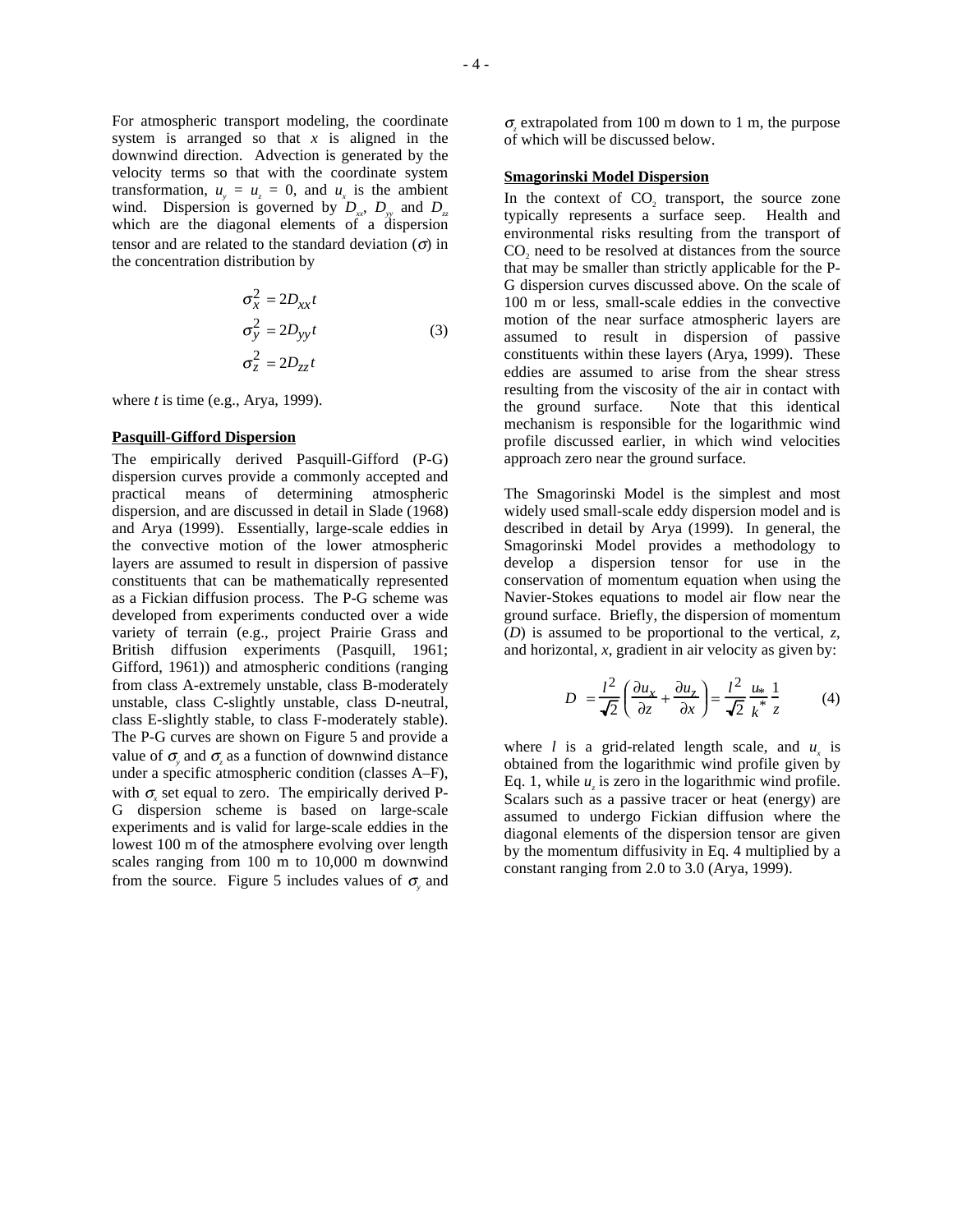

*Figure 5. Pasquill-Gifford (P-G) dispersion curves for atmospheric dispersion in the transverse (y) and vertical (z) directions for the five different atmospheric stability classes: A-extremely unstable; B-moderately unstable; C-slightly unstable; D-neutral; E-slightly stable; F-moderately stable.* 

#### **Summary**

The most commonly accepted and practical means of modeling large-scale atmospheric transport of CO<sub>2</sub> as a passive gas involves solving the 3-D advectiondispersion equation for various flux or concentration source conditions with advection obtained from the logarithmic wind profile and dispersion obtained using the P-G dispersion curves. Within the immediate vicinity of the source zone, the same approach can be used with the dispersion coefficient estimated by the Smagorinski Model. The extrapolation of the P-G curves to smaller length scales is done so the transition from small-scale (i.e., Smagorinski Model) to large-sclae (i.g., P-G) dispersion will be smooth. Because Fickian diffusion is a linear flux operator in the context of the advection-dispersion equation, the P-G curves and the Smagorinski Model can be applied simultaneously along with pure molecular diffusion with the largest term controlling dispersion.

## **IMPLEMENTATION IN TOUGH2**

#### **Specification of the Logarithmic Wind Profile**

The simulation of atmospheric advection and dispersion by the above methods begins by creating a logarithmic wind profile within the TOUGH2 framework. This step involves generating a grid with sufficient layers (i.e., parallel to the ground surface) to discretize the wind profile to the desired accuracy. Next, a static gas-phase pressure profile in the *z*direction is used along with a constant pressure difference between the upstream and downstream boundaries of the surface layer

$$
\Delta P = P_2 - P_1, \quad P_1 > P_2 \tag{5}
$$

where  $P_1$  and  $P_2$  are the upstream and downstream pressures, respectively, within a layer. TOUGH2 computes the phase velocity using Darcy's equation

$$
u = -\frac{k_D}{\phi \mu} \nabla (P - \rho g z) \tag{6}
$$

where  $k_p$  is the intrinsic (Darcy) permeability,  $\phi$  is the porosity,  $\mu$  is the gas viscosity,  $\rho$  is the mass density of the gas phase, *g* is the gravitational acceleration and *z* is height. Setting the porosity of the surface layer materials to unity, the velocity of the atmospheric air will be proportional to the permeability of the layer and pressure difference, ∆*P*, for horizontal layers. Given that ∆*P* is a constant for all layers, the individual permeability variations of the layers will combine to produce the logarithmic wind profile. Note that the thickness of each layer must be constant to ensure a constant air velocity within the layer across the length of the domain. Note further that the permeability is a pseudopermeability with no physical significance; its purpose is simply to create the desired velocity profile.

# **Calculating Atmospheric Dispersion**

Within the TOUGH2 framework, transport of CO<sub>2</sub> as a passive gas will follow the linear advectivedispersive transport equations already used to calculate the transport of species within the gas phase. Ambient atmospheric dispersion of CO<sub>2</sub> using either P-G dispersion curves or the Smagorinski Model modified for the dispersion of a scalar is implemented by using a spatially dependent effective molecular diffusivity in the surface layer region.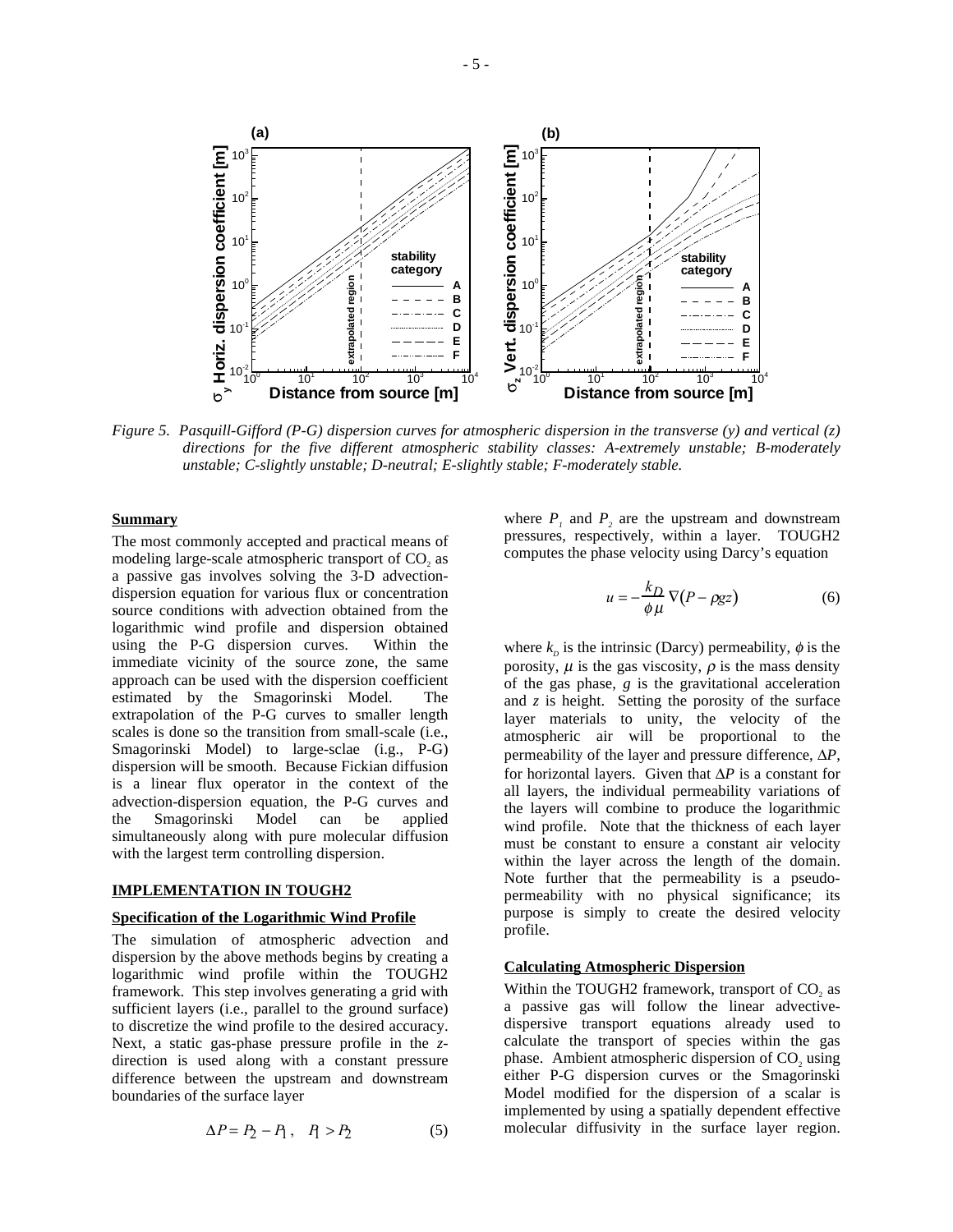With this approach, the diagonal of the tensor representing Fickian diffusion of CO<sub>2</sub> is modified to be the sum of molecular diffusion, as well as  $D<sub>x</sub>$  and *D<sub>z</sub>* from the P-G curves, as well as a contribution from the Smagorinski Model. This enables T2CA to include the dispersion of the  $CO<sub>2</sub>$  plume due to molecular diffusion and both small- and large-scale eddies in the convective motion of the atmosphere.

#### **Computing Dispersion Coefficients**

In order to compute values of  $D_x$  and  $D_y$  from the P-G curves at the interface between two nodes within the mesh, the distance from the source must be computed internally within TOUGH2. This distance is then used to interpolate values  $\sigma$ <sub>*y*</sub> and  $\sigma$ <sub>*z*</sub> from the curves given in Figure 5. Note that values of  $\sigma_{y}$  and σ*z* are extrapolated from a downwind distance of 100 m to 1 m in order to prevent a jump in the value of the dispersion tensor as the plume moves a downwind distance of 100 m. Next, the time *t* required for the CO<sub>2</sub> plume to travel to the interface is estimated as the travel distance divided by the wind velocity at a specified height. This assumes that the centroid of the plume advects at a constant elevation above the ground surface, i.e., under neutral stability conditions. Finally, values of  $\sigma_y$ ,  $\sigma_z$  and *t* are used in Eq. 3 to compute values of  $D_x$  and  $D_y$ . These parameters are specified in the TOUGH2 input file by means of the SELEC data block.

#### **Active vs. Passive Dispersive Transport**

Transport of  $CO_2$  can occur both as a dense or as a passive gas, depending on the local  $CO_2$ depending on the local  $CO<sub>2</sub>$ concentration. Although we have restricted the treatment to passive gas transport, note in Eq. 6 that the body force term remains. Therefore, if significant density effects ever arise, the surface layer velocity will be affected and will deviate from the logarithmic velocity profile. If this occurs, it is an indication that the atmospheric dispersion process is active as opposed to passive, and the user should proceed carefully to assess whether other methods should be applied to model active dense gas dispersion.

#### **Summary**

Implementing the coupled subsurface–surface layer CO<sub>2</sub> flow and transport model in TOUGH2 involves the assumption of an average logarithmic wind velocity profile and the use of dispersion coefficients to model mixing due to small- and large-scale eddies. This approach is standard in atmospheric dispersion modeling. What is new in our approach is the coupling of the atmospheric surface layer to the subsurface region. This coupling is important because CO<sub>2</sub> is a dense gas that may seep out of—but also possibly back into—the subsurface. While our approach in the surface layer is strictly correct only for passive mixing, it may also prove to be acceptable in calm conditions for active (density-dependent) gas dispersion, pending additional investigation.

### **PRELIMINARY RESULTS**

We present in this section preliminary results to demonstrate the capabilities of T2CA. The properties of an idealized two-dimensional unsaturated zone and atmospheric surface layer are shown in Table 1. In the model system, CO<sub>2</sub> is being injected at the water table to model the arrival of leaking  $CO<sub>2</sub>$  from a deep geologic sequestration site. The  $CO<sub>2</sub>$  migrates geologic sequestration site. upwards through the unsaturated zone and seeps out of the subsurface into the surface layer. We inject pure water at a constant rate of 10 cm  $yr^{-1}$  at the ground surface to model rainfall infiltration. The subsurface part of this system is a cartesian version of the radial system we have studied earlier (Oldenburg and Unger, 2003). We use the same leakage rate of 0.1%  $yr^{-1}$  of an assumed 4 x 10<sup>9</sup> kg CO<sub>2</sub> sequestration site giving rise to a leakage rate of  $4 \times 10^6$  kg yr<sup>1</sup>. If we assume this leakage occurs over  $10^4$  m<sup>2</sup>, the seepage flux is approximately 1.3 x  $10^5$  kg m<sup>2</sup> s<sup>-1</sup>. The surface layer part of the system has porosity equal to unity and a logarithmic velocity profile that we specify by using variable permeabilities in the layers above the ground surface. We define a reference velocity at an elevation of 10 m above the ground to be 1 m  $s^{-1}$  and 5 m  $s^{-1}$  to test two different wind conditions. The simulation is run for six months allowing time for the CO<sub>2</sub> to migrate upward through the unsaturated zone, and seep out of the ground where it is advected and dispersed by wind in the atmospheric surface layer. The simulation is isothermal at 15 •C.

*Table 1. Properties of the model system.* 

| Property                                          | Value                               |
|---------------------------------------------------|-------------------------------------|
| Subsurface                                        |                                     |
| Permeability $(k_{r} = k_{z})$                    | $1 \times 10^{-12}$ m <sup>2</sup>  |
| Porosity $(\phi)$                                 | 0.2                                 |
| Infiltration rate $(i)$                           | 10. cm $yr^{-1}$                    |
| Residual water sat. $(S_{i})$                     | 0.1                                 |
| Residual gas sat. $(S_{\scriptscriptstyle{gr}})$  | 0.01                                |
| van Genuchten (1980) $\alpha$                     | $1 \times 10^{-4}$ Pa <sup>-1</sup> |
| van Genuchten (1980) m                            | 0.2                                 |
| Surface Laver                                     |                                     |
| Pasquill-Gifford stability class                  | F                                   |
| Friction velocity for $u_x = 1$ m s <sup>-1</sup> | $0.0869$ m s <sup>-1</sup>          |
| Friction velocity for $u_r = 5$ m s <sup>-1</sup> | $0.434 \text{ m s}^{-1}$            |
| Reference height $(z_0)$                          | $0.10 \text{ m}$                    |
| Reference velocity at $z = 10$ m                  | 1 or 5 m s <sup>-1</sup>            |

Results are shown in Figures 6 and 7. As shown in the figures, concentrations of  $CO$ , are quite high in the unsaturated zone because the CO<sub>2</sub> sweeps through the pores and displaces existing soil gas. A sharp gradient in concentration is maintained at the ground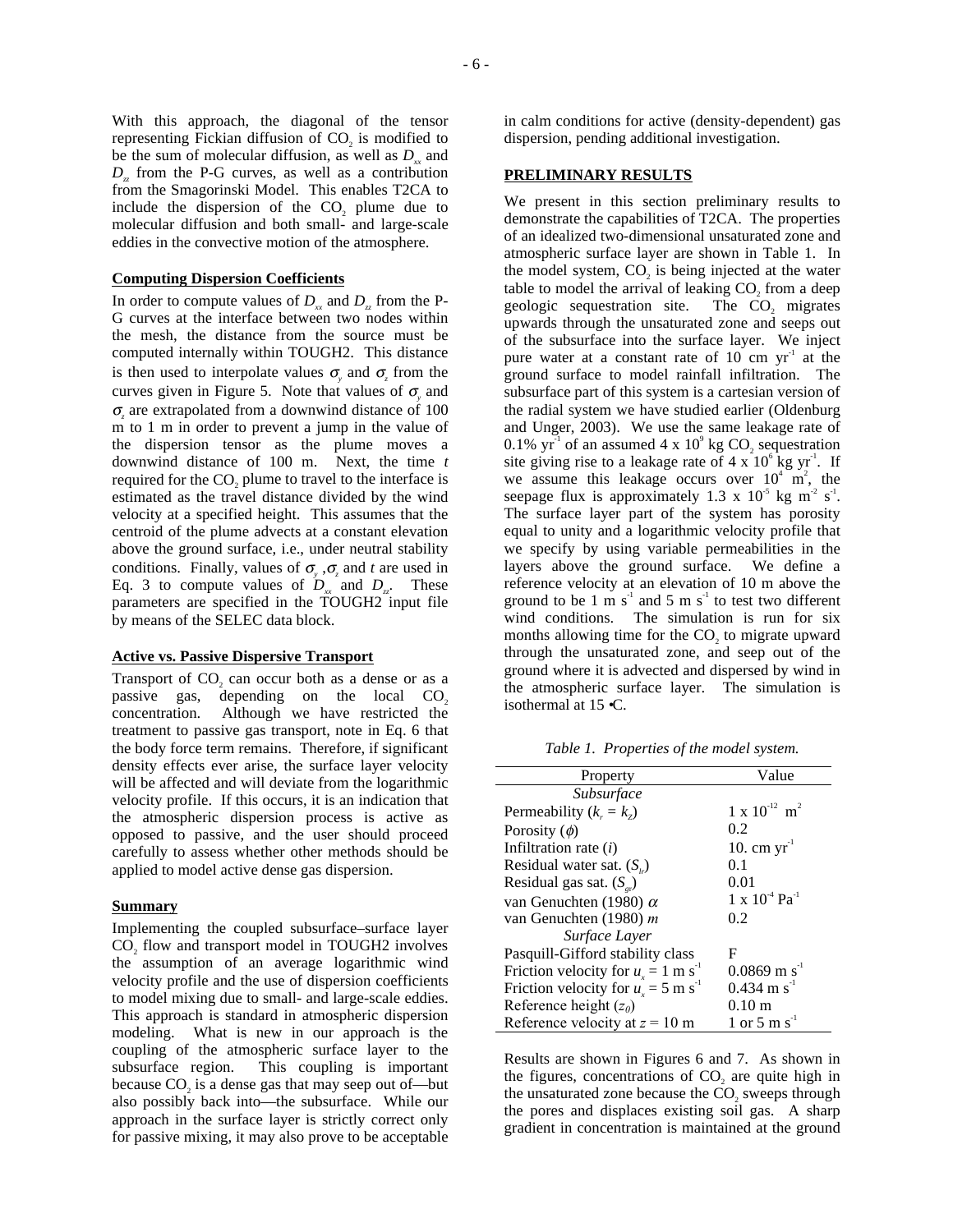surface because of the large amount of dilution afforded by the wind which advects air into the seeping CO<sub>2</sub> and carries it downwind. Note that we have assumed zero background CO<sub>2</sub> concentration in the system to examine the  $CO$ , added by the leakage and seepage processes. As shown in Figures 6 and 7, the  $CO<sub>2</sub>$  concentrations rise strongly in the subsurface, but the CO<sub>2</sub> concentrations in the surface layer due to this seepage flux and wind condition are practically negligible. Indeed, Figures 6 and 7 show

that the concentrations increase by approximately 0.0001 (100 ppmv) just above the source area and far less above and downwind from it. Such concentration increases would be easily detectable relative to a background CO<sub>2</sub> concentration of 0.000375 (375 ppmv), but would not be a health hazard (NIOSH, 1981). Dispersion is higher in the 5 m  $s^{-1}$  case than in the 1 m  $s^{-1}$  case as expected.

Note the interesting result that  $CO$ , re-enters the subsurface through dissolution in infiltrating rainwater. This is an example of the need for coupled modeling approaches, that include interactions between the surface layer and subsurface that may be significant in some situations. Although the results presented here are two-dimensional, T2CA is a fully three-dimensional model as long as the *x*-coordinate is aligned with the wind direction.



*Figure 6. Gas-phase mass fraction of CO<sub>2</sub> and velocity in the fully coupled subsurface– surface layer model domain six months after CO<sub>2</sub> seepage begins for a reference velocity of 1 m s*<sup> $1$ </sup>.



*Figure 7. Gas-phase mass fraction of CO<sub>2</sub> and velocity in the fully coupled subsurface– surface layer model domain six months after CO<sub>2</sub> seepage begins for a reference velocity of* 5  $\overline{m}$  s<sup>-1</sup>.

We have developed simulation capabilities for coupled subsurface–surface layer advection and dispersion of  $CO<sub>2</sub>$  that may potentially seep from the ground after leaking from geologic carbon sequestration sites. The purpose of this research is to examine potential health, safety, and environmental risks, as well as to make specifications for instrumentation and design monitoring strategies that can be used to verify carbon sequestration and ensure minimal health and environmental risk. The approach we have taken for the dense gas  $CO<sub>2</sub>$  is to focus on the difficult-to-detect cases of diffuse gas seepage where fluxes are small and surface layer concentrations are low. In these scenarios, dispersion in the atmospheric surface layer is passive, and the steady logarithmic velocity profile can be used to model time-average winds. Dispersion in the atmosphere is estimated based on distance- and timedependent empirical dispersion coefficients that are added to the effective diffusion coefficient in T2CA.

Application of the method to a  $CO<sub>2</sub>$  leakage and seepage scenario shows that while high scenario concentrations of CO<sub>2</sub> can develop in the subsurface, in the surface layer dilution strongly attenuates the seepage plume. Our preliminary simulation shows that while such seepage would be readily detectable by conventional instrumentation which can detect in the ppmv range, the additional CO<sub>2</sub> would not constitute a significant health or environmental hazard. Furthermore, as testimony to the need for coupled models, we observed that rainfall infiltration is capable of bringing CO<sub>2</sub> back into the subsurface through dissolution into rainwater infiltrating into the subsurface.

## **ACKNOWLEDGMENT**

We thank Norm Miller and Marcelo Lippmann for constructive review comments, and Sally Benson, Tom McKone, Karsten Pruess, Robert Hepple (all at LBNL), and Robert Harley (UC Berkeley) for stimulating discussions that helped focus the study. This work was supported in part by the Office of Science, U.S. Department of Energy under contract DE-AC03-76SF00098, and by Cooperative Research and Development Agreement (CRADA) between BP Corporation North America, as part of the  $CO<sub>2</sub>$ Capture Project (CCP) of the Joint Industry Program (JIP), and the U.S. Department of Energy (DOE) through the National Energy Technologies Laboratory (NETL).